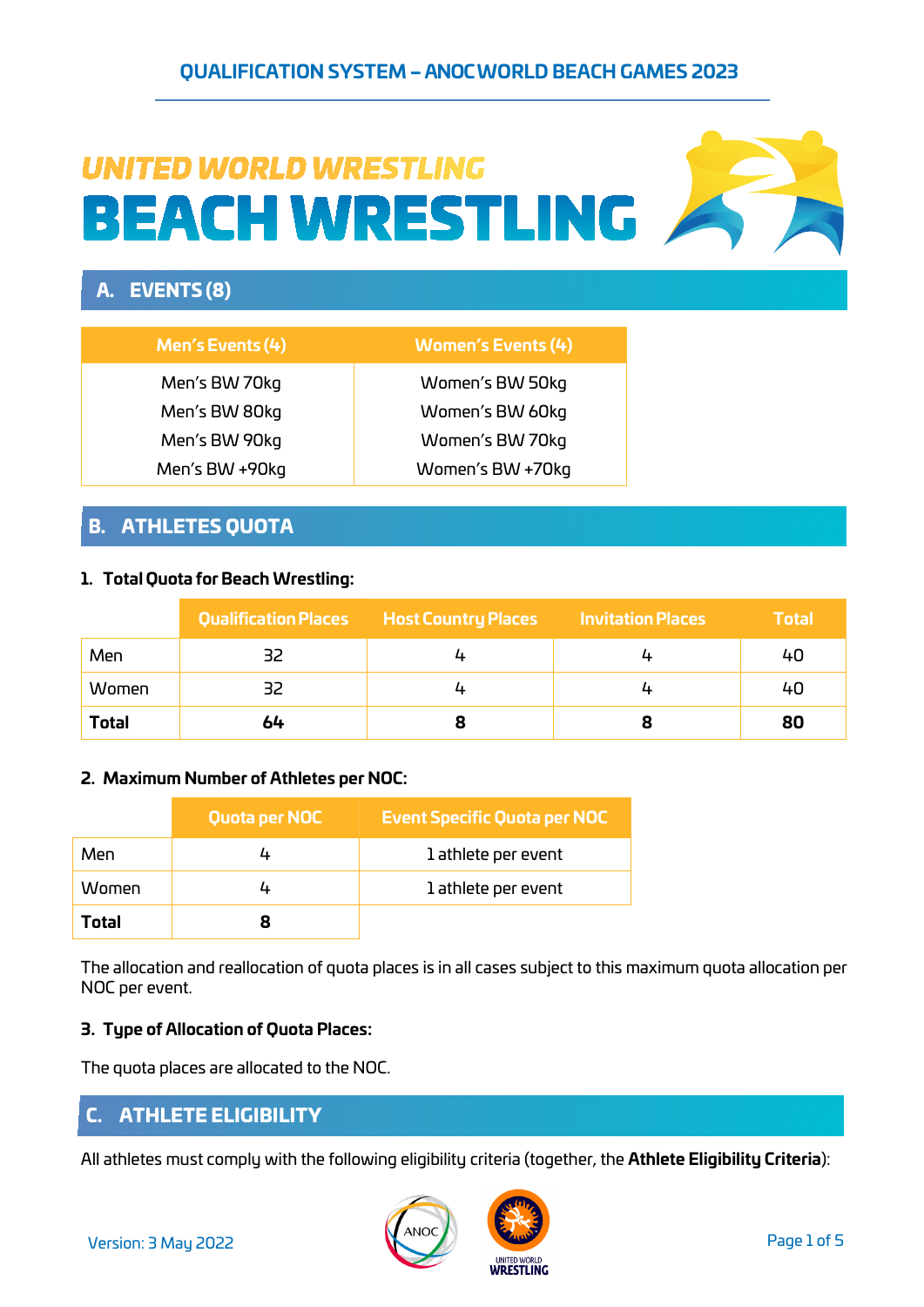### **1. ANOC Eligibility Criteria**

All athletes must respect and comply with the provisions of the **ANOC World Beach Games Regulations** ("AWBG Regulations") currently in force, including but not limited to, Section IV, Rule 3 (Nationality of Competitors) and Section XI (World Anti-Doping Code and the Olympic Movement Code on the Prevention of Manipulation of Competitions). Without in any way limiting the applicability of the AWBG Regulations to all athletes for whom an entry to compete in the AWBG is submitted, the Regulations concerning the Nationality of Competitors also applies to the 5 Qualifying Competitions mentioned in the section D.1.1.

Only those athletes who respect and comply with the AWBG Regulations, the World Anti-Doping Code and the Olympic Movement Code on the Prevention of Manipulation of Competitions, including the conditions of participation established by ANOC, plus the rules of the respective IF, may participate in the ANOC World Beach Games 2023.

Note: Section IV, Rule 1, of the AWBG Regulations provides that with regard to athlete eligibility in the case of conflict between the AWBG Regulations and the rules of the International Federation, the AWBG Regulations prevail.

#### **2. Age Requirements**

To be eligible to participate in the ANOC World Beach Games 2023 athletes must be born on/or before 31 December 2005.

#### **3. Additional IF Eligibility Criteria:**

To be eligible to participate in the ANOC World Beach Games 2023, all athletes must hold a valid license issued by their National Federation.

To be eligible for a Host Country and Invitation Place quota, an NOC must have participated in at least one (1) Beach Wrestling World Series event (as outlined in the Section D.1.1) and in the respective weight category for which they request the quota.

## D. QUALIFICATION PATHWAY

#### **1. Qualification Places:**

| <b>Number of Quota</b><br><b>Places</b> | <b>Qualification Pathway</b>                                                                                                                                                                                                                                                                                                                         |
|-----------------------------------------|------------------------------------------------------------------------------------------------------------------------------------------------------------------------------------------------------------------------------------------------------------------------------------------------------------------------------------------------------|
| <b>D.1.1</b><br>32 Men<br>32 Women      | The eight (8) highest ranked athletes per weight category of the Beach<br>Wrestling World Series Ranking as of 19 June 2023 will earn one (1) quota<br>place for their NOC, respecting the maximum quota allocation per NOC per<br>event as specified in section B, paragraph 2. The Beach Wrestling World<br>Series Ranking will take into account: |
|                                         | 2022                                                                                                                                                                                                                                                                                                                                                 |
|                                         | Saint-Laurent-du-Var Beach Wrestling World Series – FRA<br>Katerini Beach Wrestling World Series - GRE<br>Constanta Beach Wrestling World Series - ROU<br>$\bullet$                                                                                                                                                                                  |
|                                         | 2023                                                                                                                                                                                                                                                                                                                                                 |
|                                         | $1st$ Beach Wrestling World Series – TBD<br>2 <sup>nd</sup> Beach Wrestling World Series - TBD                                                                                                                                                                                                                                                       |



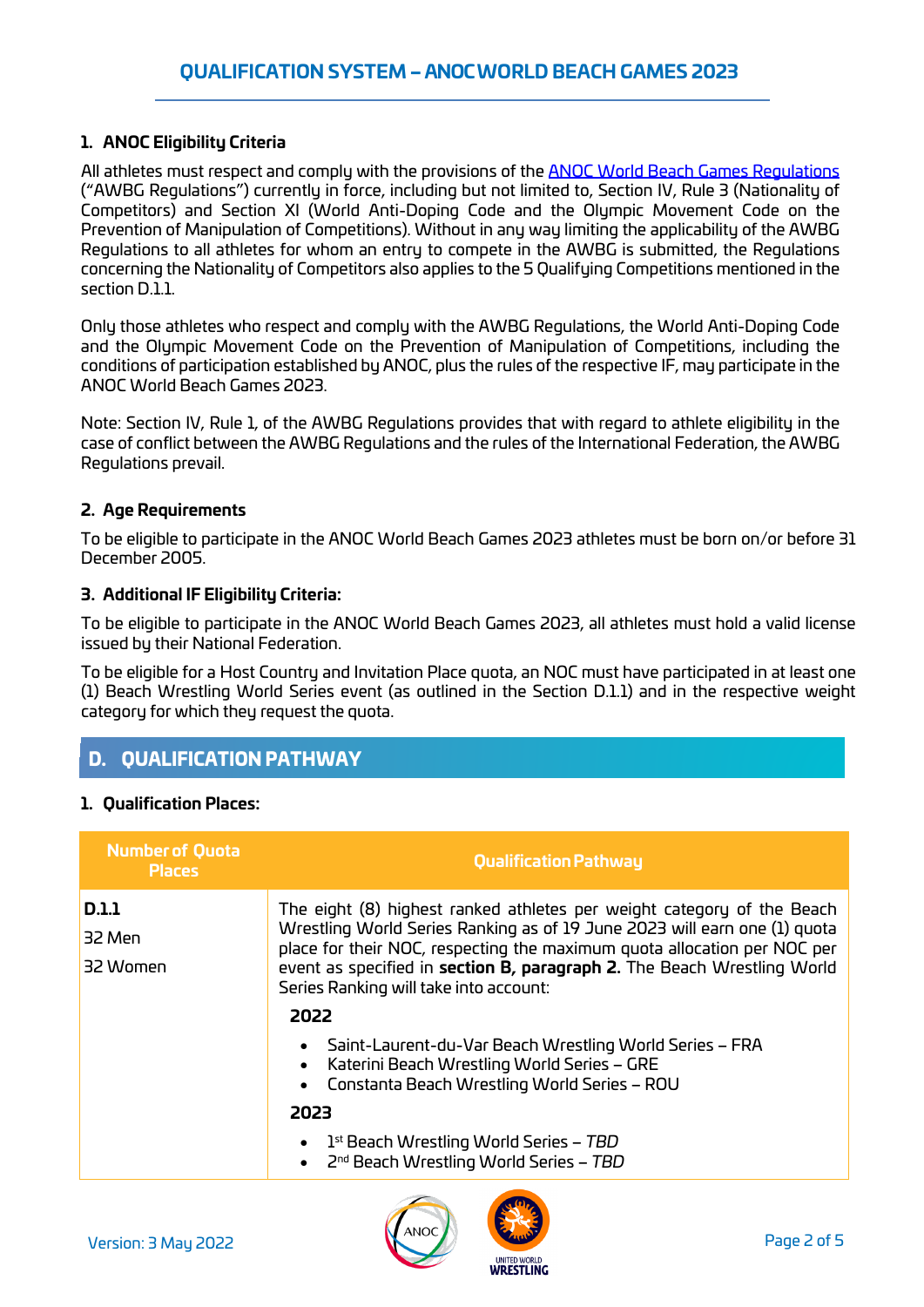## **2. Host Country Places:**

| <b>Number of Quota</b><br><b>Places</b> | Qualification Pathway                                                                                                                                                                                                                                                            |
|-----------------------------------------|----------------------------------------------------------------------------------------------------------------------------------------------------------------------------------------------------------------------------------------------------------------------------------|
| D.2.1<br>4 Men<br>4 Women               | The Host Country is guaranteed one (1) guota place per weight category and<br>per gender provided that the athletes comply with the eligibility criteria<br>outlined in section C and if the host country has not previously qualified as<br>outlined in section D, paragraph 1. |
|                                         | In total eight (8) host country places will be available and the maximum quota<br>of one (1) athlete per NOC per event must be respected.                                                                                                                                        |

### **3. Invitation Places:**

| <b>Number of Quota</b><br><b>Places</b> | <b>Qualification Pathway</b>                                                                                                                                                                                                                                                                                                                                                                                 |
|-----------------------------------------|--------------------------------------------------------------------------------------------------------------------------------------------------------------------------------------------------------------------------------------------------------------------------------------------------------------------------------------------------------------------------------------------------------------|
| D.3.1<br>4 Men<br>4 Women               | One (1) quota place per weight category and per gender will be made<br>available as invitation places to eligible NOCs to participate at the ANOC<br>World Beach Games 2023 that have not previously qualified as outlined in<br>section D, paragraph 1 and provided the respective athletes comply with the<br>eligibility criteria outlined in section C.                                                  |
|                                         | To be considered, interested NOCs must reply by 1 March 2023 to the<br>written request from UWW and ANOC that will be sent to eligible NOCs. The<br>Invitation Commission will confirm, in writing, the allocation of invitation<br>places to the relevant NOCs after the end of the qualification period for the<br>concerned sport. The deadline for NOCs to accept the invitation place is 3<br>July 2023 |
|                                         | The allocation of invitation places is in the absolute discretion of the<br>Invitation Commission provided the invited athletes comply with the<br>eligibility criteria outlined in section C. If the Invitation Commission is not able<br>to allocate an Invitation Place, it will be reallocated as per the procedure<br>indicated in section F.                                                           |
|                                         | In total eight (8) invitation places will be available and the maximum quota of<br>one (1) athlete per NOC per event must be respected.                                                                                                                                                                                                                                                                      |

# E. CONFIRMATION PROCESS FOR QUOTA PLACES

Following the end of the Qualification period, United World Wrestling will publish the results on its website [\(https://beachwrestling.org/\)](https://beachwrestling.org/) on 19 June 2023 at the latest. ANOC, in conjunction with UWW will inform the respective NOCs of their allocated quota places and confirm the allocation of Invitation Places.

The NOCs will then have two (2) weeks to confirm in writing with ANOC and UWW if they wish to use these quota places, as detailed in **section G**. If a confirmation is not provided by the deadline, the quota place obtained will be reallocated as per the procedure indicated **in section F**.

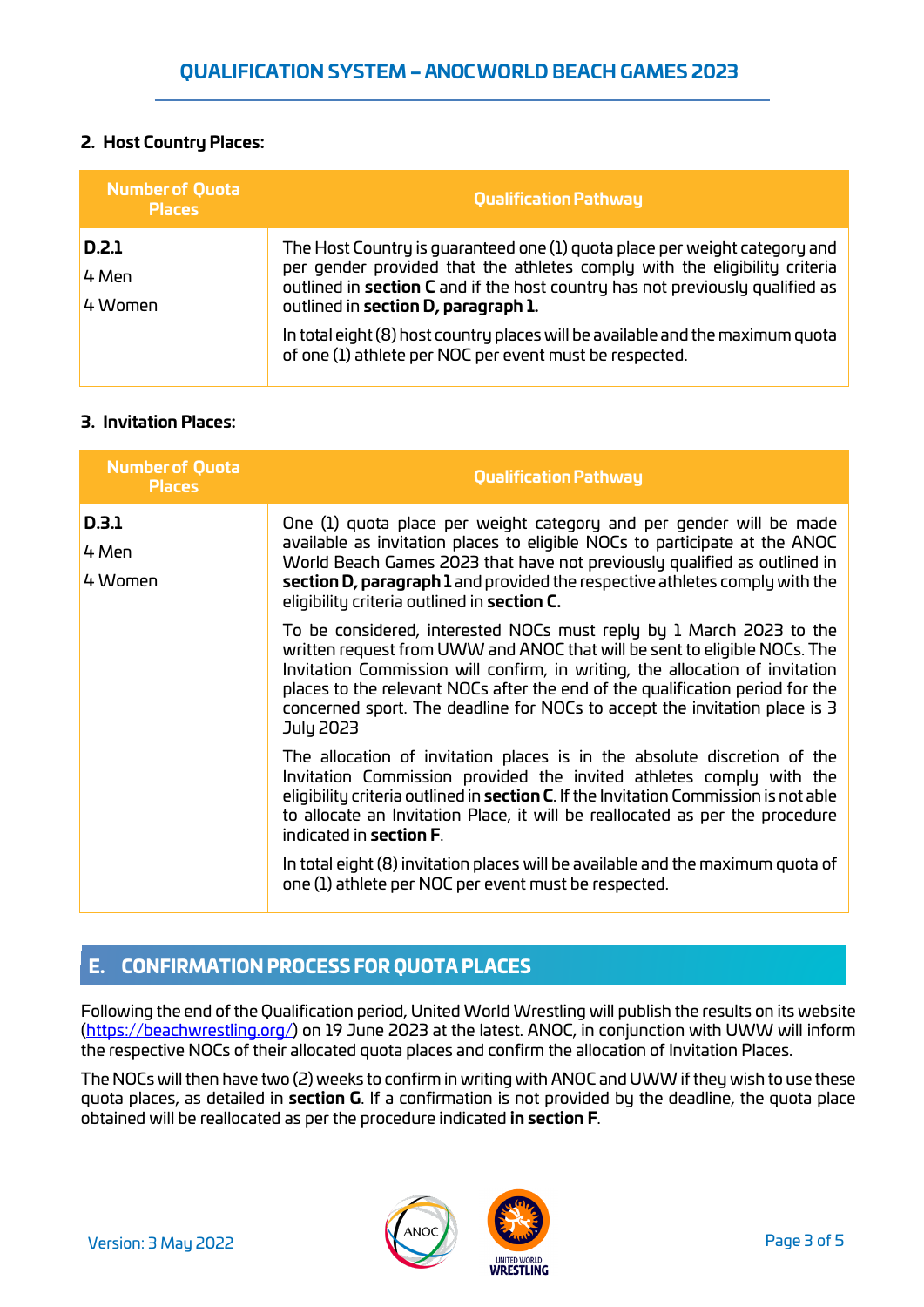The quotas for the host country places must be confirmed in writing with ANOC and UWW by 3 July 2023. If the confirmation is not provided by the deadline or the host country does not have eligible athletes for an event (criteria outlined in **section C**), then the quota place(s) will be reallocated as per the procedure indicated **in section F**.

# F. REALLOCATION OF UNUSED QUOTA PLACES

### **1. Reallocation of unused Qualification Places:**

If an allocated quota place is not confirmed by the NOC by the confirmation deadline or is declined by the NOC, then the quota place will be reallocated in the same weight category (event) to the NOC with the next best ranked athlete of the Beach Wrestling World Series Ranking as of 19 June 2023, not yet qualified, respecting the maximum number of athletes per NOC per event specified in **section B, paragraph 2**.

### **2. Reallocation of unused Host Country Places:**

If a quota place(s) is obtained by the Host Country through the qualification pathway outlined in **section D, paragraph 1** or is not used by the Host Country, then the available Host Country quota place(s) will be reallocated in the concerned weight category to the NOC with the next best ranked athlete of the Beach Wrestling World Series Ranking as of 19 June 2023, not yet qualified, respecting the maximum number of athletes per NOC per event specified in **section B, paragraph 2**.

### **3. Reallocation of unused Invitation Places:**

If the Invitation Commission is not able to allocate an invitation place or if a NOC declines an invitation place, then the invitation place will be reallocated in the concerned weight category (event) to the NOC with the next best ranked athlete of the Beach Wrestling World Series Ranking as of 19 June 2023 not yet qualified, respecting the maximum number of athletes per NOC per event specified in **section B, paragraph 2**.

# G. QUALIFICATION TIMELINE

| <b>Date</b>      | <b>Milestone</b>                                                                                                                             |
|------------------|----------------------------------------------------------------------------------------------------------------------------------------------|
| 01 March 2023    | Deadline for UWW and the Invitation Commission to receive the<br>Invitation Place requests.                                                  |
|                  | End of the qualification period for Beach Wrestling.                                                                                         |
| 19 June 2023     | UWW to publish the Qualification quotas obtained via the Beach<br>Wrestling World Series ranking.                                            |
| 19 June 2023     | ANOC and UWW to inform NOCs/NFs of their allocated quota places<br>and to confirm in writing the allocation of Invitation Places.            |
| 3 July 2023      | Deadline for NOCs to confirm use of allocated quota places, host country<br>places and invitation places to ANOC and United World Wrestling. |
| From 4 July 2023 | UWW and ANOC to reallocate all unused quota places.                                                                                          |